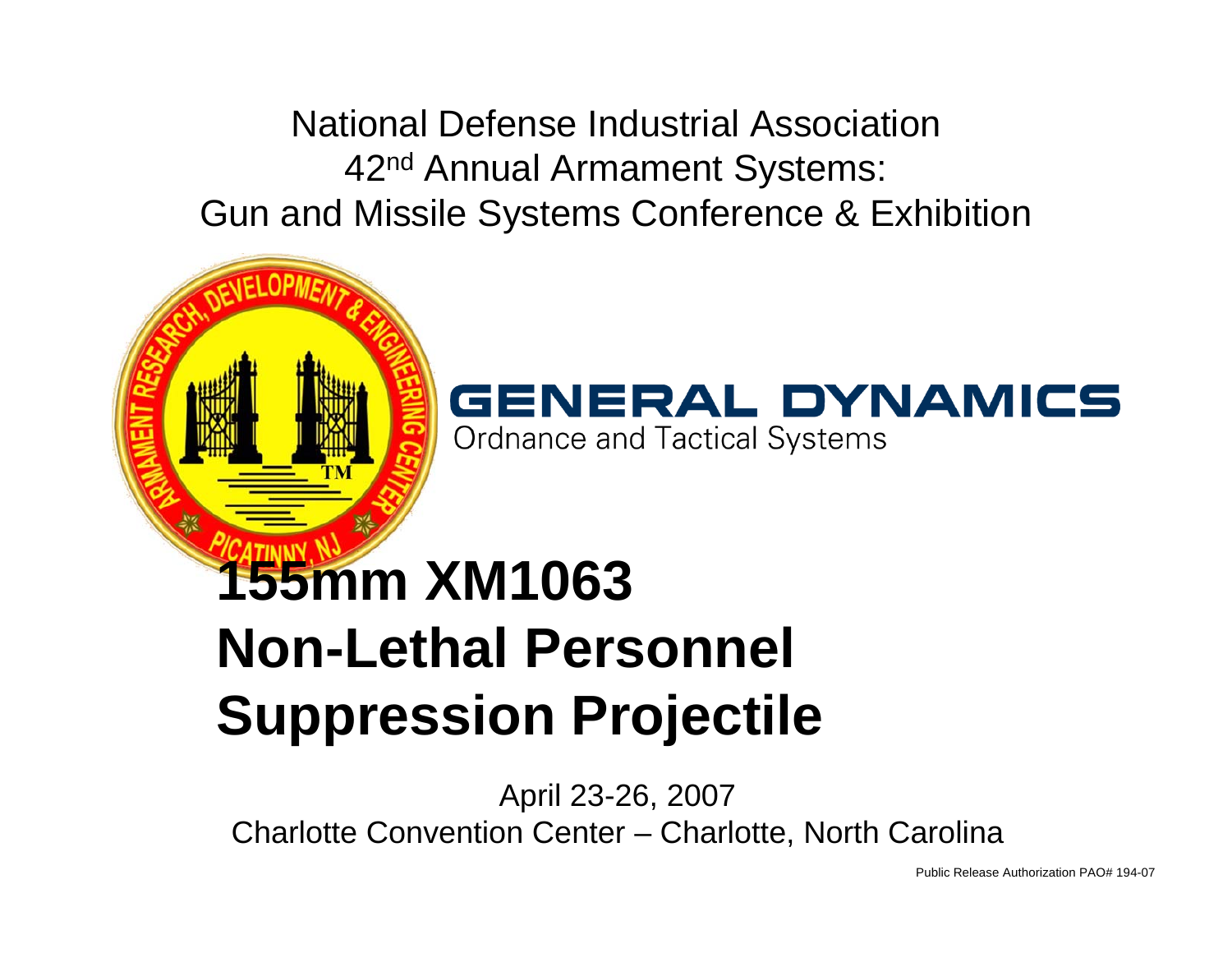#### **GENERAL DYNAMICS Ordnance and Tactical Systems**

**XM1063 - Outline**

- **•** Introduction
- Why Non-Line of Sight Non-Lethal?
- $\bullet$  XM1063 Design
- Program Timeline
- **Program Successes**
- **Upcoming Program Events**
- Summary/Conclusions
- **Acknowledgments**



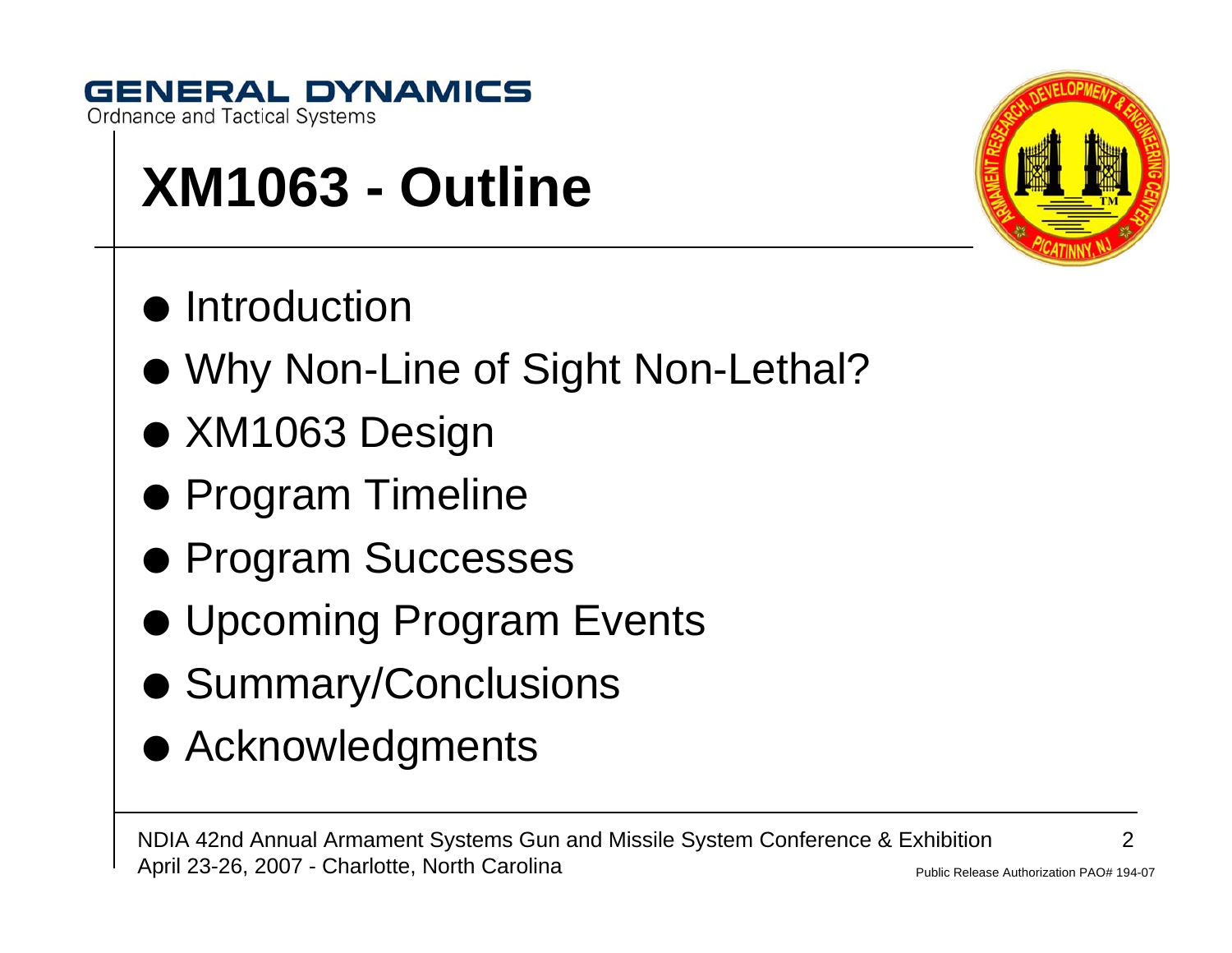

## **XM1063 - Introduction**



- XM1063 Provides Non-Line of Sight Non-Lethal Capability to the US Army
- US Army ARDEC Leads the IPT That is Developing the XM1063
	- −− GD-OTS focuses on payload submunition development and production of test hardware
	- −− Many contractors and other government agencies have contributed to the IPT's success
- Program Is In the Third and Final Year of an Advanced Technology Objective Development Effort
- Progress Made in First Year of Effort Was Presented at Last Year's Conference
- **This Presentation Will Update Progress To Date**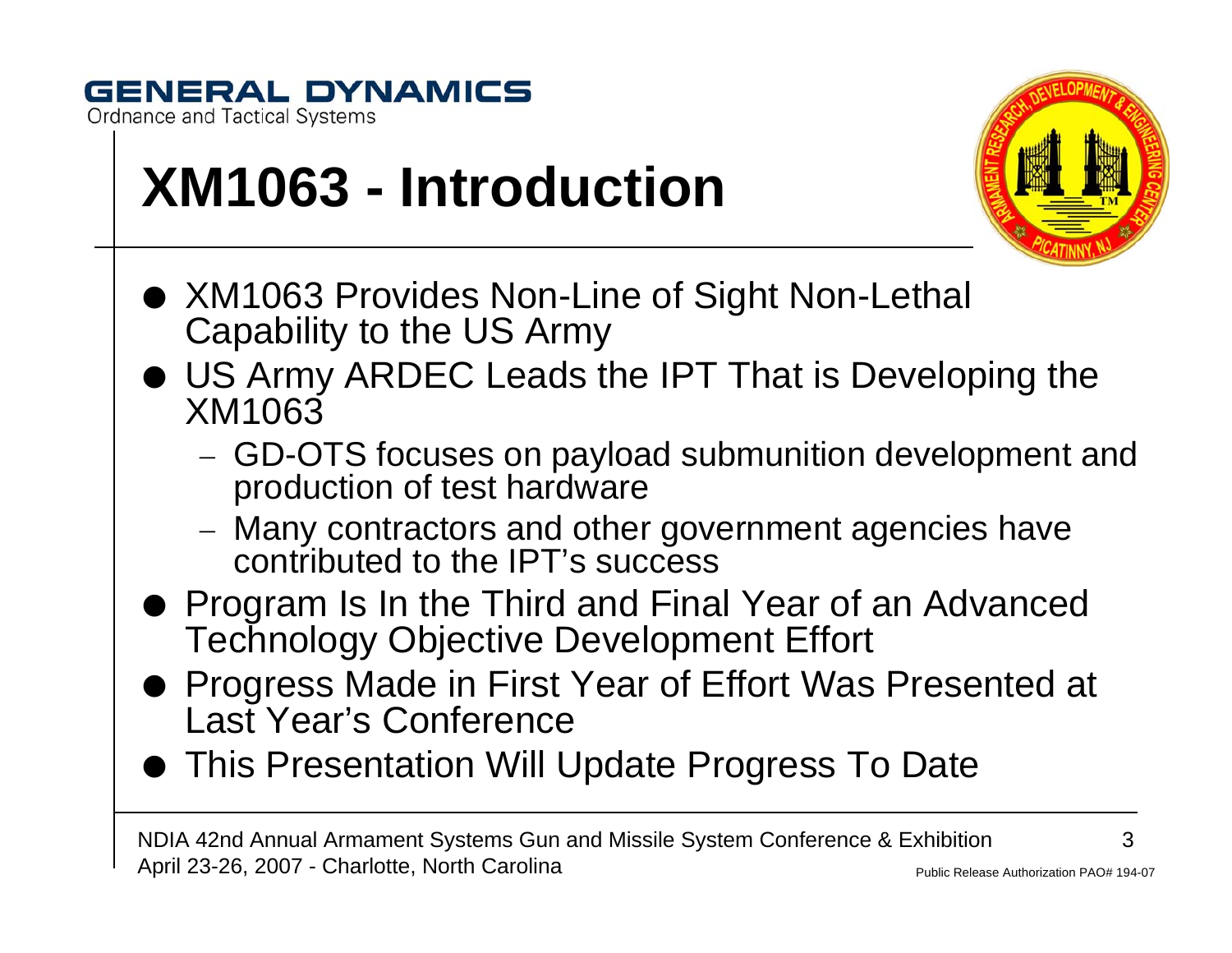### **GENERAL DYNAMICS Ordnance and Tactical Systems XM1063 – Why Non Line of Sight Non-Lethal?**



- XM1063 Intended to Provide a New Capability
	- −– Non Line of Sight Non-lethal
		- $\blacksquare$  Separate combatants from non-combatants
		- $\blacksquare$  Suppress, disperse or engage personnel
		- $\blacksquare$  Deny personnel access to, use of, or movement through a particular area, point or facility
- Addresses Need for Non-Lethal Options That Is Highlighted by Current Conflicts in Iraq and Afghanistan
	- − Minimizes collateral damage, fatalities and permanent injury

NDIA 42nd Annual Armament Systems Gun and Missile System Conference & Exhibition April 23-26, 2007 - Charlotte, North Carolina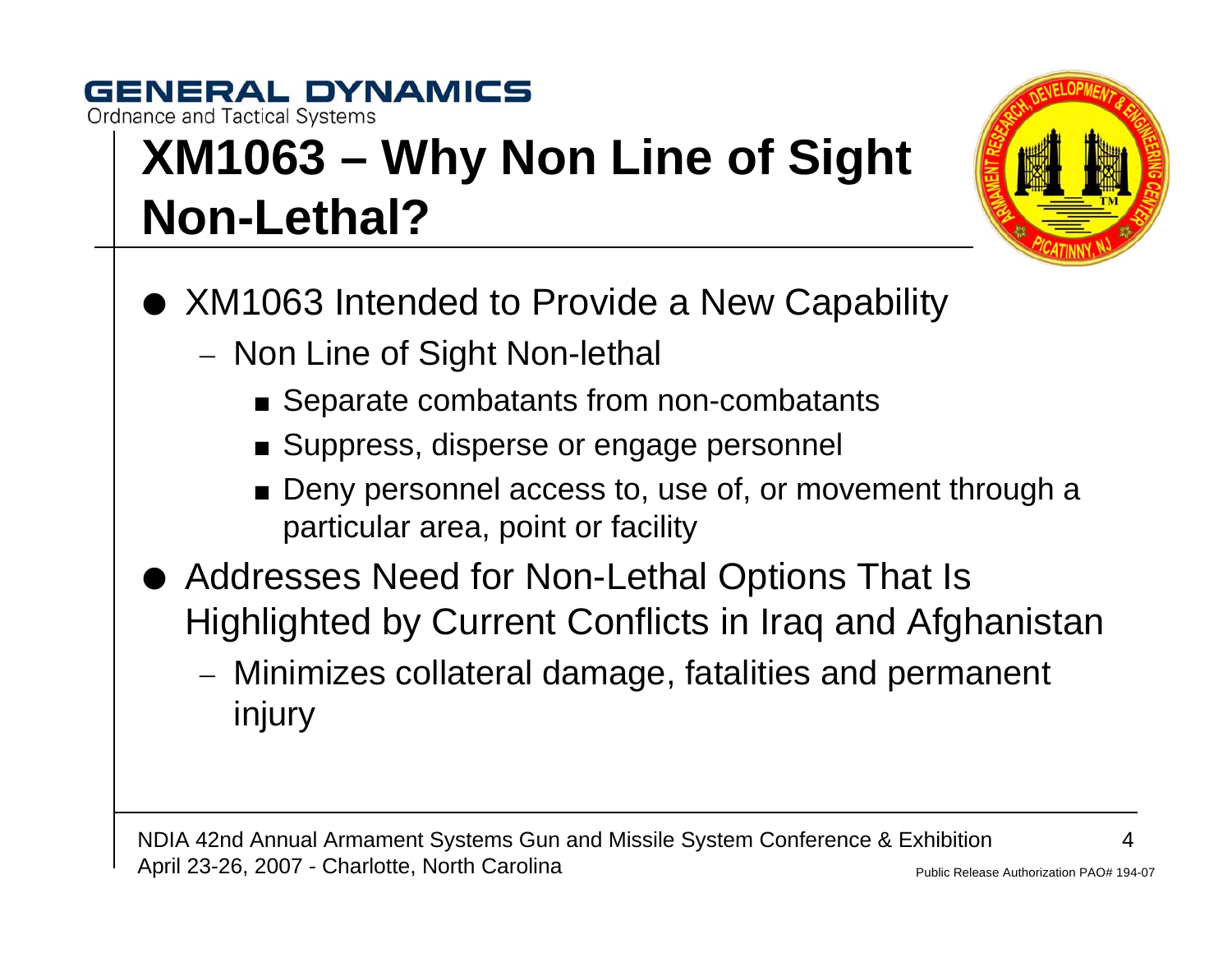

April 23-26, 2007 - Charlotte, North Carolina

Public Release Authorization PAO# 194-07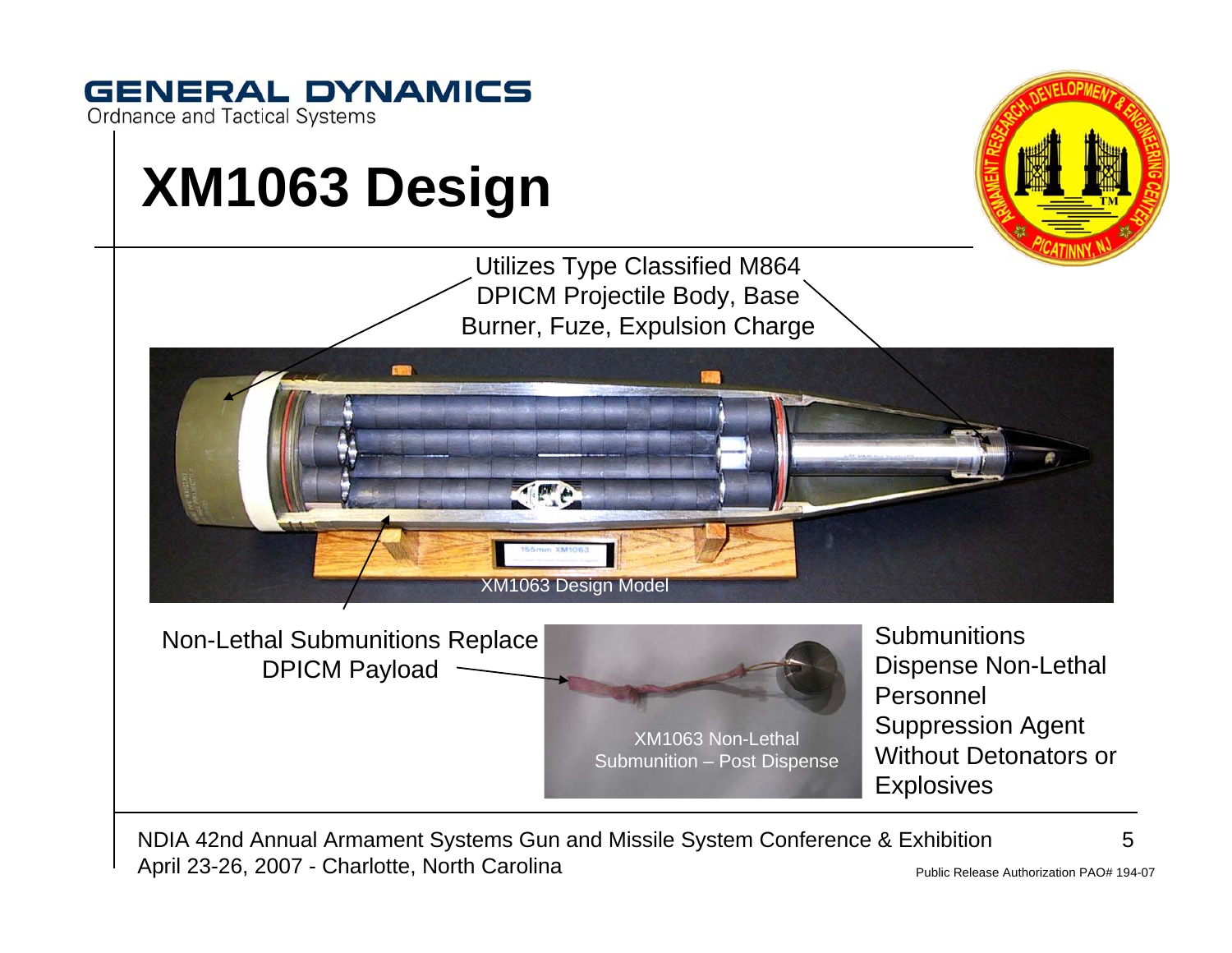## **XM1063 – Program Timeline**

**GENERAL DYNAMICS** 

**Ordnance and Tactical Systems** 



NDIA 42nd Annual Armament Systems Gun and Missile System Conference & Exhibition April 23-26, 2007 - Charlotte, North Carolina

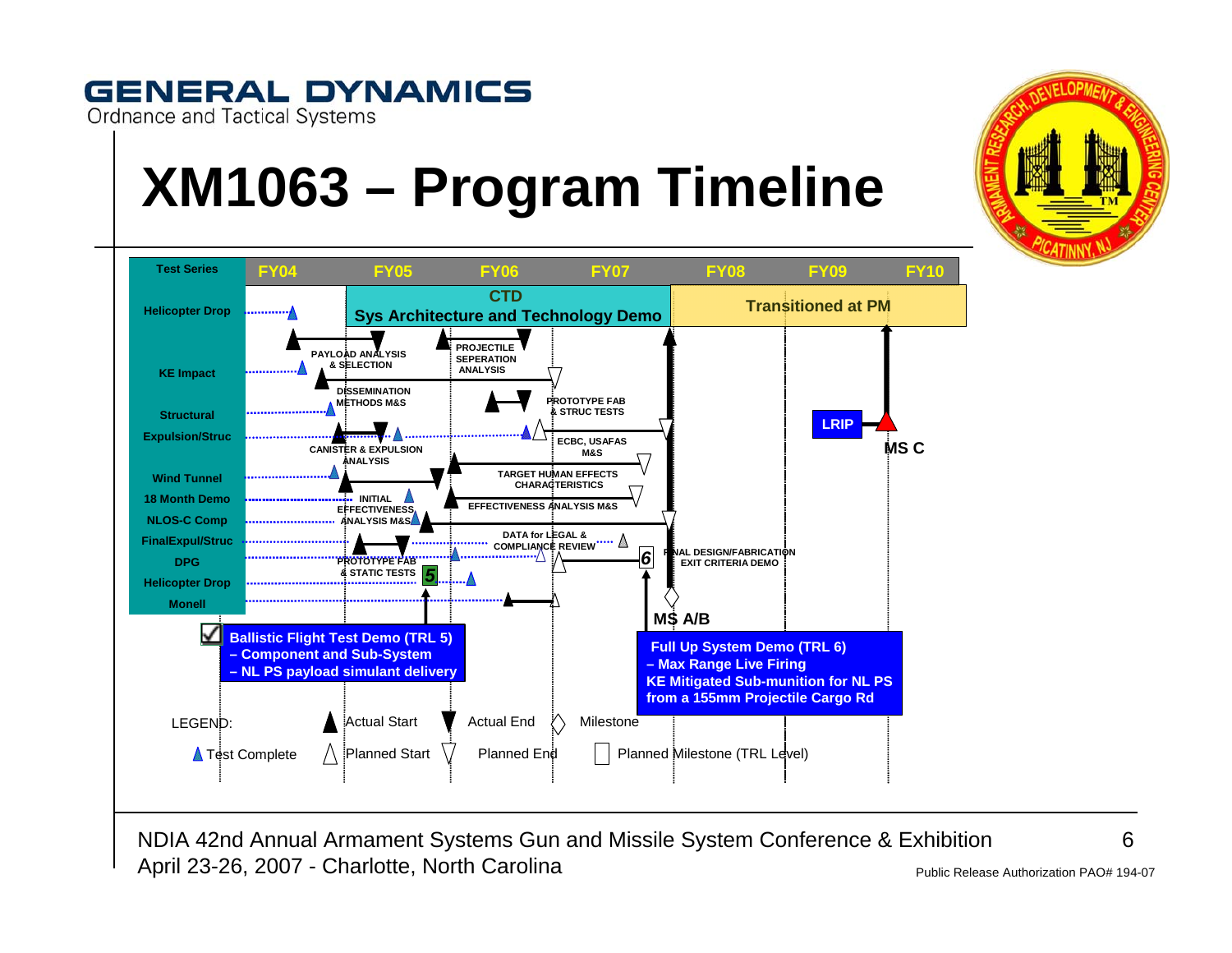### **GENERAL DYNAMICS Ordnance and Tactical Systems**

# **XM1063 Program Successes**

- O All Up Round Testing
	- −– Successful Test Firings Demonstrating TRL 5+
		- Standard 39 Caliber Gun
			- -June 2005, MACS Zone 4 (original submunition design)
			- July 2006, MACS Zone 5 (updated submunition design)
			- February 2007, MACS Zone 4 (further updated submunition design)
		- $\blacksquare$  Prototype FCS NLOS-C
			- July 2005, MACS Zone 3 (original submunition design)

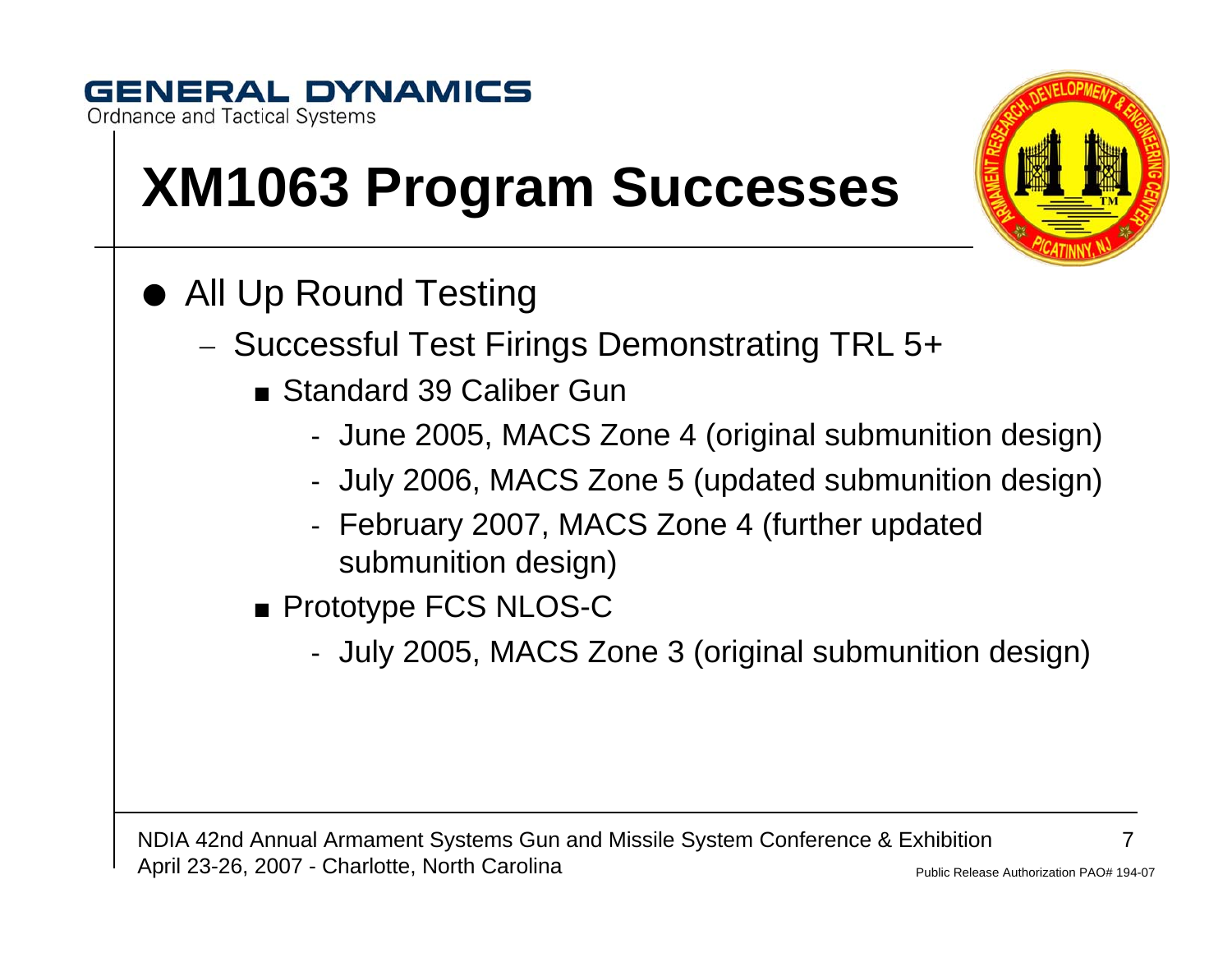### **GENERAL DYNAMICS**

**Ordnance and Tactical Systems** 

# **XM1063 Program Successes**

- O Component Level Testing
	- Submunition Static Dissemination Testing
		- October 2005 (various submunition configurations)
		- $\blacksquare$  September 2006 (various submunition configurations)
	- Helicopter Drop Testing
		- $\blacksquare$  December 2005 (updated submunition drag device design)
	- Wind Tunnel Testing
		- $\blacksquare$  June 2005 (original submunition drag device design)
		- $\blacksquare$  October 2006 (further updated submunition drag device design)
	- Non-Lethal Payload Clinical Trials
	- Frangible Case Design Development
		- $\blacksquare$  Ongoing
	- Submunition Structural Testing
		- October 2006

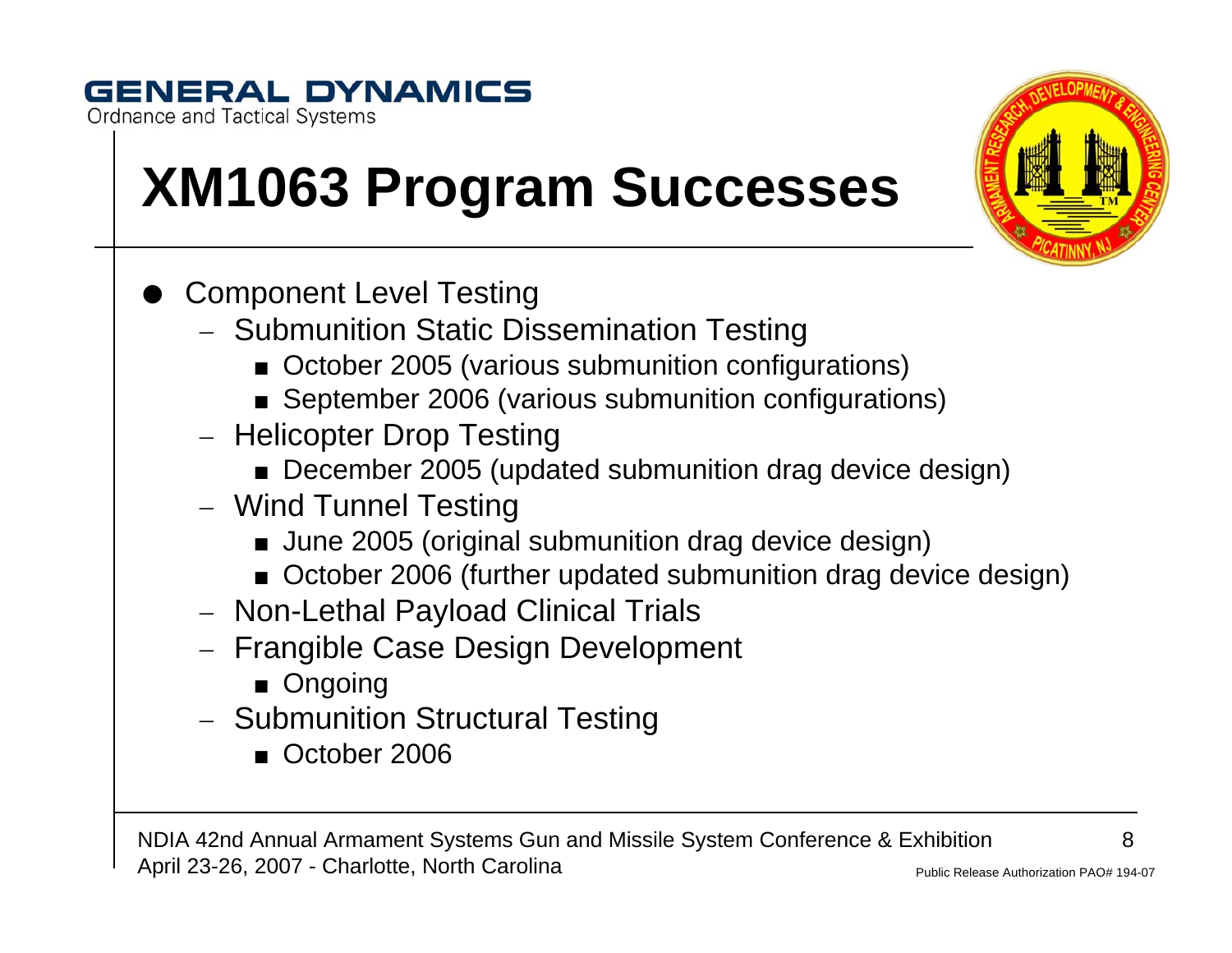### **GENERAL DYNAMICS Ordnance and Tactical Systems XM1063 Upcoming Program Events**



- Milestone B Transition to PM
	- −- TRL 6 Demonstration Test Firing scheduled for 4QTR FY07
		- $\blacksquare$  Minimum and Maximum Range
		- $\blacksquare$  Flight Stability
		- Structural Integrity
		- $\blacksquare$  Target Effectiveness
		- $\blacksquare$  Area Coverage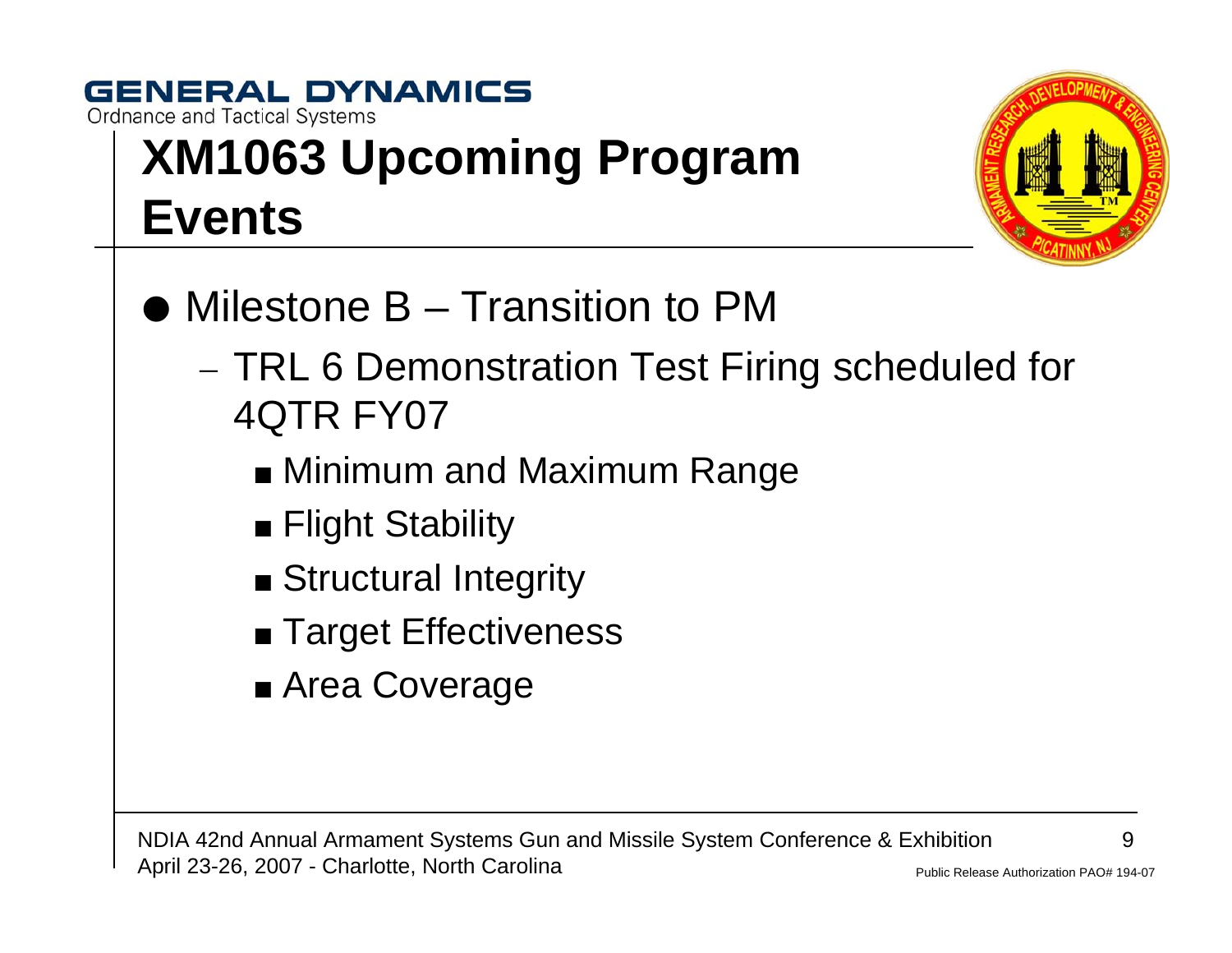



- **XM1063 – Summary/Conclusions**
- Continued Program Success Since Beginning of Program
- Provides Non Line of Sight Non-Lethal Capability
- $\bullet$  Utilizes Type Classified M864 Components for Easy Integration Into Inventory
- Demonstrated Using Standard 39 Caliber and Prototype FCS NLOS-C (TRL 5)
- $\bullet$  Transition to PM at the End of FY07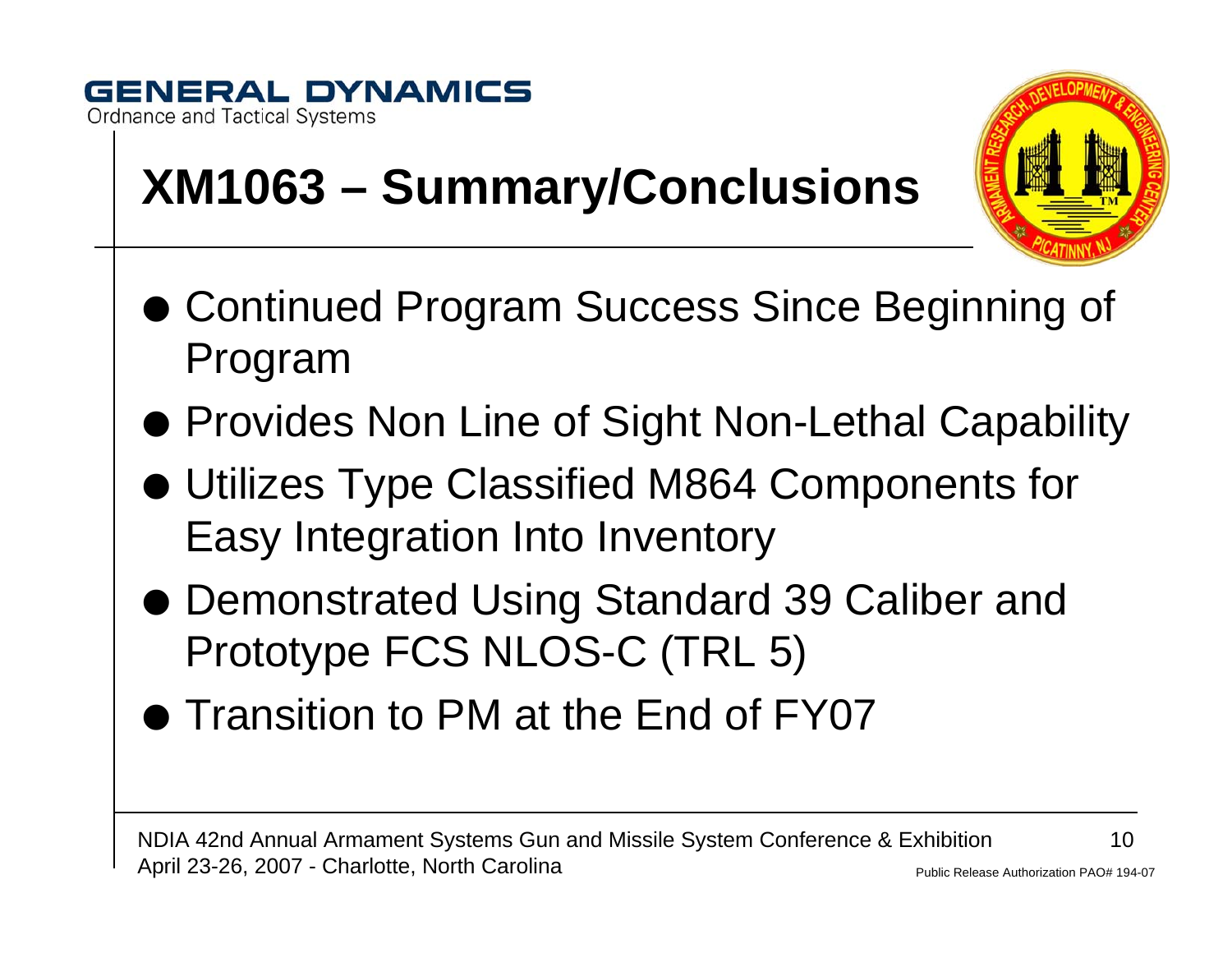



### **XM1063 - Acknowledgements**

I'd like to acknowledge and thank the entire XM1063 IPT. The contributions of each IPT Team member and member organization has allowed for continued program success.

NDIA 42nd Annual Armament Systems Gun and Missile System Conference & Exhibition April 23-26, 2007 - Charlotte, North Carolina